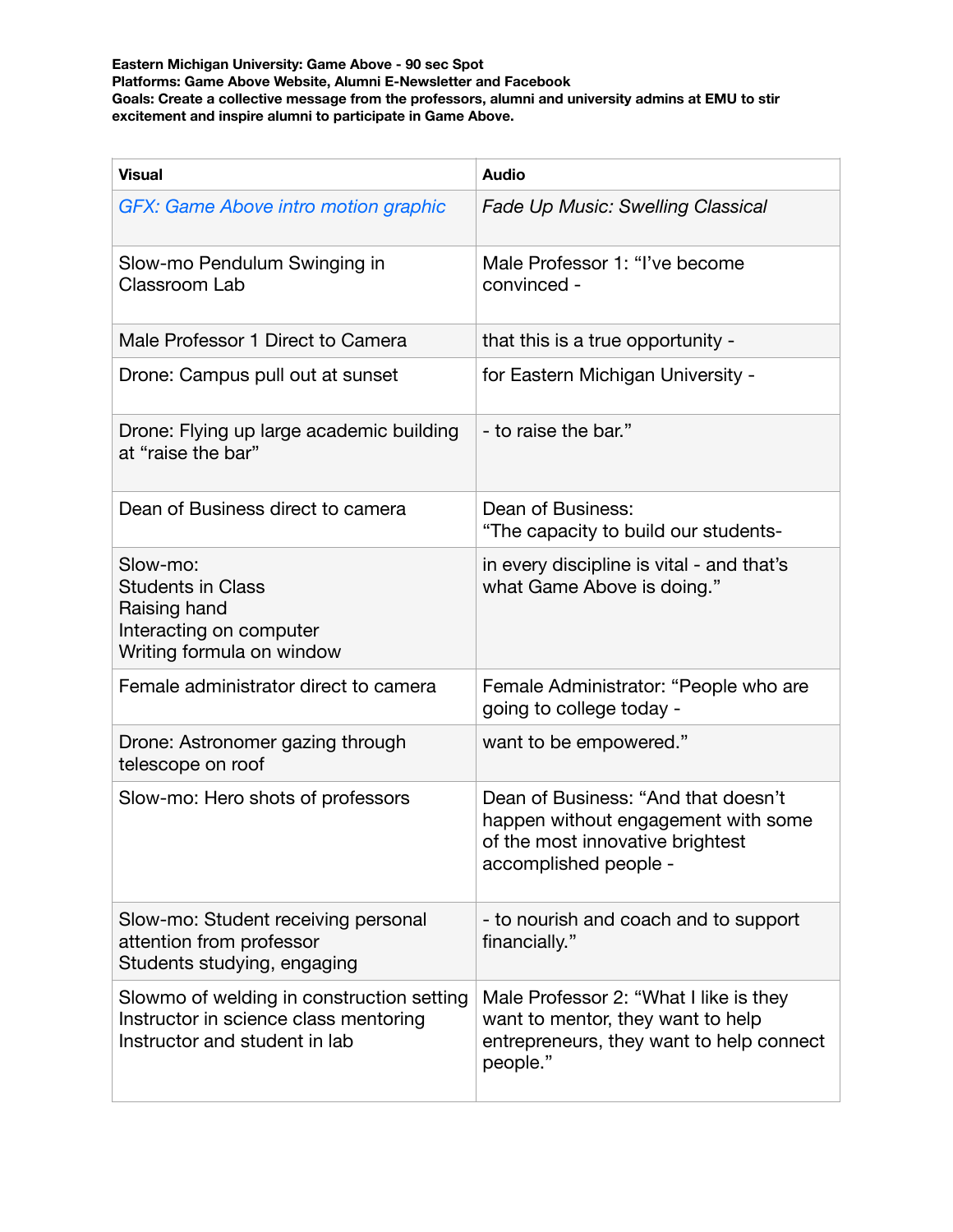**Eastern Michigan University: Game Above - 90 sec Spot Platforms: Game Above Website, Alumni E-Newsletter and Facebook Goals: Create a collective message from the professors, alumni and university admins at EMU to stir excitement and inspire alumni to participate in Game Above.** 

| Man with hard hat on work site<br>Student working behind computer (IT) | Male Professor 3: "That will not only help<br>us do good for the community, but that<br>will also improve the economy in the<br>region."                    |
|------------------------------------------------------------------------|-------------------------------------------------------------------------------------------------------------------------------------------------------------|
| Wide Drone shots of campus                                             | Dean of Business: "Everybody is excited<br>about what Game Above can do for their<br>lives."                                                                |
|                                                                        | Male Professor 2: "The whole campus is<br>waking up. It becomes contagious."                                                                                |
| Ultrawide sweeping drone shots of<br>campus                            | Music swells                                                                                                                                                |
| Hero shots of students                                                 | Female Administrator: "Game Above<br>creates the kind one excitement that<br>draws talent to the institution and draws<br>new students to the institution." |
| Hero shots cont'd                                                      | Dean of Business: "Now we are seeing so<br>many put their creativity to work                                                                                |
| Dean of Business direct to camera                                      | - to leverage these wonderful<br>opportunities."                                                                                                            |
|                                                                        |                                                                                                                                                             |
| <b>GFX: Game Above Motion Graphic Out</b>                              |                                                                                                                                                             |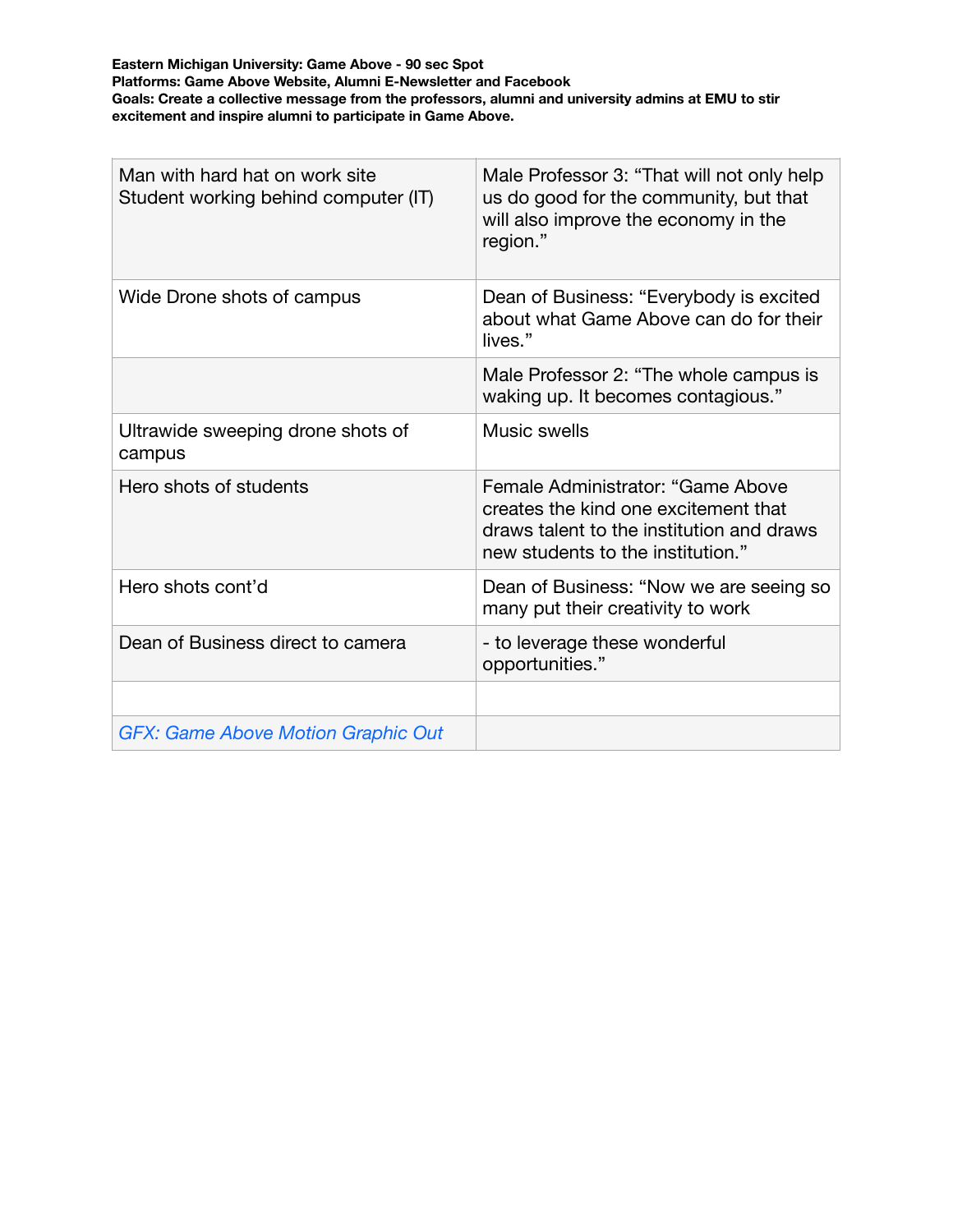## **Hole Scroll Mobile App - 30 sec Spot**

Platforms: In-App, Digital Ad on Web and Instagram Stories Goal: Show value and utility of mobile app that provides users with real-time local traffic and news updates

## **Scene 1: INT of contemporary office space**

M: Millennial aged male professional typing on his computer *Motion: Slow push in* 

CU: Profile view of his fingers typing on keyboard

OTS: A notification pings on his computer screen. *GFX Slide In:* 'Calendar Reminder' for a client meeting starting in 10 minutes

CU: Profile view of desk. He swiftly grabs his wallet and sunglasses.

W: Follow from behind subject as he rounds the corner and jogs down the hall towards exit *Motion: Follow from behind on Steadi* 

## **Scene 2: EXT outside office**

W, Low Angle: He runs down the stairs of the office building

M: He swings open the door of his grey truck

INT in cab of his truck

**SFX:** iPhone notification ping

M: He checks his iPhone

*GFX Overlay***:** iPhone notification "Heads up! Heavy traffic on Snow King Avenue."

## **Scene 3: EXT: A heavily trafficked street**

W: On his bike, he zooms past stopped traffic, smiling